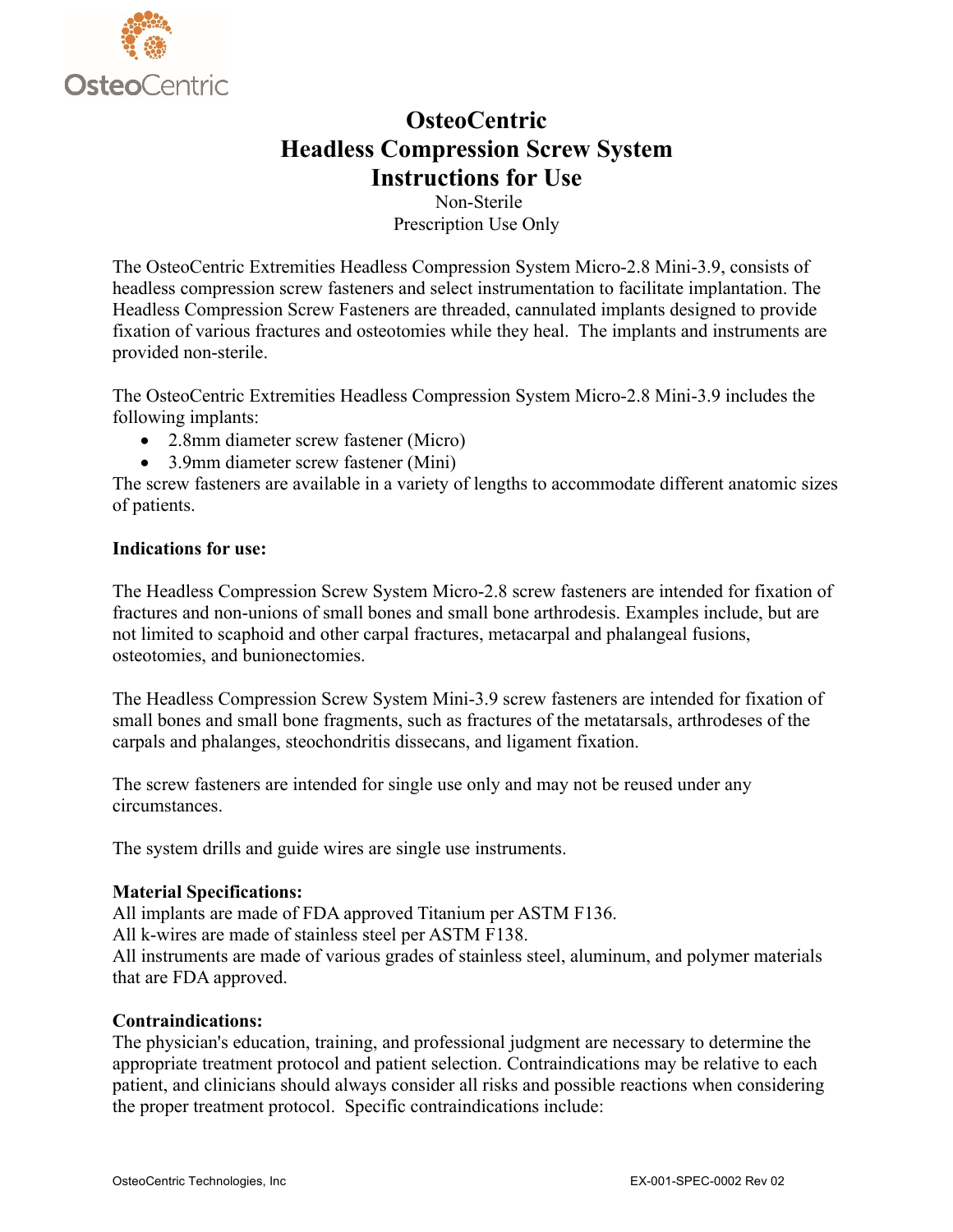- Allergies and sensitivities to materials in the device
- Active or latent infection
- Obesity
- Pathologic fractures
- Skeletal immaturity
- Osteoporosis or other disease resulting in osteopathology
- Previous implantation
- Tissue viability at or near the operative site
- Compromised blood flow at or near the operative site
- Mental or neuromuscular disorders
- Patient compliance
- Spinal fixation this device is not intended for screw attachment or fixation to the posterior elements (pedicles) of the cervical, thoracic, or lumbar spine.

## **Potential Adverse Events:**

Adverse reactions may include but are not limited to:

- Clinical failure (i.e. pain or injury) due to bending, loosening, wear and tear, fracture of implant, loss of fixation, dislocation and/or migration
- Pain, discomfort, and/or abnormal sensations due to the presence of the implant
- Primary and/or secondary infections
- Allergic reactions to implant material
- Limb shortening due to compression of the fracture or bone resorption
- Necrosis of bone or decrease of bone density
- Injury to vessels, nerves and organs
- Hematoma and/or impaired wound healing; hemorrhage

## **Warnings and Precautions:**

For safe effective use of this system the surgeon must be thoroughly familiar with these types of implants, the methods of application, instruments, and the recommended surgical technique for this type of device. Implants should not be used to permanently replace normal body structure. To reduce the risks associated with the use of implants, surgical staff should follow the warnings and precautions contained in this document. Weight bearing with these devices is at the risk of the surgeon's understanding that device breakage or damage can occur when the implants are subjected to increased loading associated with delayed union, nonunion, or incomplete healing.

Additionally, the following risk factors should be considered when using the implants:

- Contraindications
- Presence of bends, scratches, breaks, or other defects in the device
- Patient sensitivity to materials used in manufacture of implants
- Improper sterilization of implants
- Improper storage of implants
- Proximity to vascular structures and joint surfaces
- Screw damage due to excessive torque application during insertion/removal
- Risk factors of patients including: smoking, obesity, and compliance in following post-operative care instructions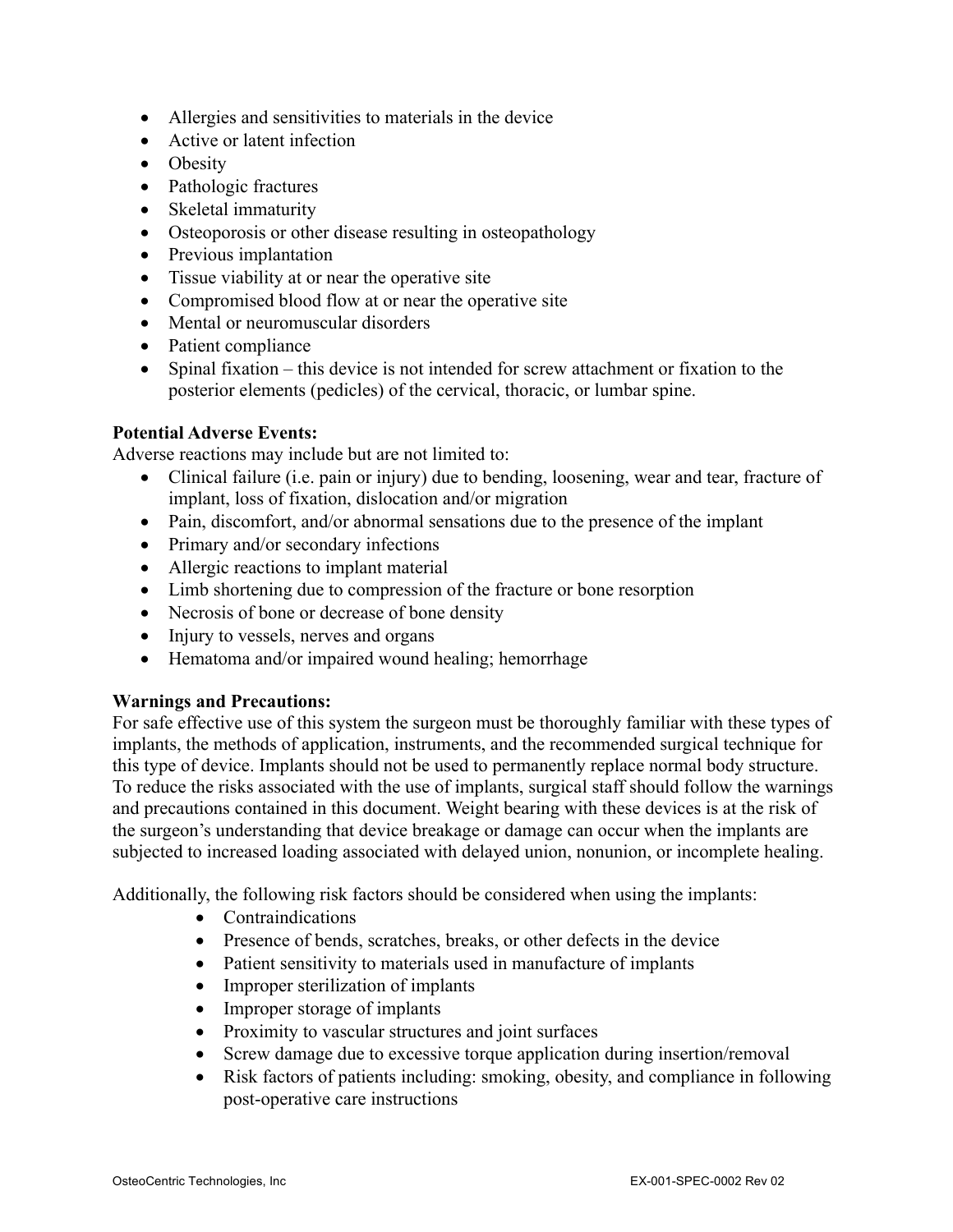Improper insertion of the devices during implantation can increase the possibility of loosening or migration. The patient must be cautioned, preferably in writing, about the use, limitations, and possible adverse effects of this implant.

Instrument breakage or damage, as well as tissue damage, can occur when an instrument is subjected to excessive loads, excessive speeds, dense bone, improper use or unintended use. The patient must be cautioned, preferably in writing as to the risks associated with these types of instruments.

## **Single-use device:**

Products intended for single-use must not be re-used. Contaminated implants must not be reprocessed. Any implant that has been contaminated by blood, tissue, and/or bodily fluids/matter should never be used again and should be handled according to hospital protocol. Even though they may appear undamaged, the implants may have small defects and internal stress patterns that may cause material fatigue.

## **Combination of Medical Devices:**

OsteoCentric Extremities has not tested compatibility between the Headless Compression Screw Fasteners and other devices provided by other manufacturers and assumes no liability in such instances.

## **MR Safety Information:**

The OsteoCentric Extremities Headless Compression Screw Fasteners have not been evaluated for safety and compatibility in the MR environment. They have not been tested for heating, migration or image artifact in the MR environment. The safety of the OsteoCentric Headless Compression Screw Fasteners in the MR environment is unknown. Scanning a patient who has one of these devices may result in patient injury.

#### **Non-Sterile Products**

All implants, instruments, and containers in the OsteoCentric Extremities Headless Compression System are supplied in a non-sterile condition must be cleaned and steam sterilized prior to first and every surgical use, and before returning for maintenance and repair. This also applies to first use after delivery (remove and dispose all original disposable packaging).

Thorough cleaning and disinfection as essential for effective sterilization.

All implants are intended for one single application in a single patient. Implants that were used in a patient and removed must be discarded. Implants that have not come into direct contact with a patient may be reprocessed.

After cleaning and prior to steam sterilization, place the product in an approved wrap or container.

## **Implant Cleaning:**

Single-use devices must be cleaned separately from soiled devices.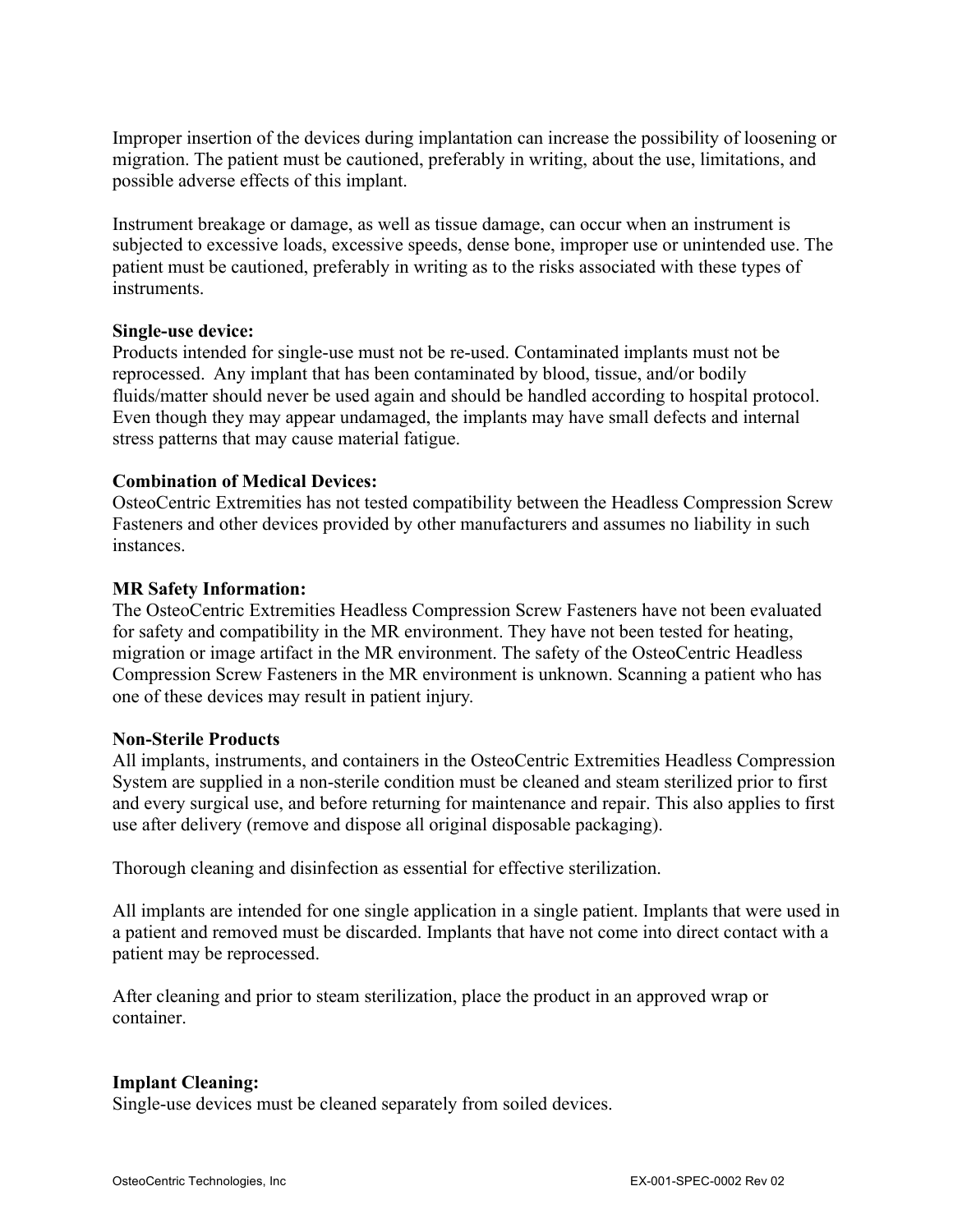## **Instrument Cleaning:**

The first and most important step in decontaminating all re-usable devices is thorough (manual and/or mechanical) cleaning and rinsing. Thorough cleaning is a complex process whose success depends on various interrelated factors: Water quality, quantity and type of cleaning agent, cleaning method (manual, ultrasonic bath, washer/disinfector), thorough rinsing and drying, proper product preparation, time, temperature, and thoroughness of the individual responsible for cleaning.

Residual organic matter and/or a large number of microorganisms may reduce the effectiveness of the sterilization process.

## **Cleaning & Reprocessing:**

All devices should be positioned to allow sterilant to come in contact with all surfaces. Care should be taken to protect devices from mechanical damage.

- 1. Disassemble devices, if devices are able to be disassembled, prior to reprocessing.
- 2. Ensure all devices have been completely removed from original packaging, including tip protectors.
- 3. Remove sharp devices for manual cleaning or place into a separate tray.
- 4. Open devices with ratchets, box locks or hinges.
- 5. Special attention should be given to devices with Lumens/cannula and may require extra time as deemed necessary by trained personnel. Lumens/cannula of devices should be manually processed prior to cleaning. Lumens/cannula should first be cleared of debris. Lumens/cannula should be brushed thoroughly using appropriately sized soft-bristled brushes and twisting action. Brushes should be tight-fitting. Brush size should be approximately the same diameter of the lumen/cannulation to be cleaned. Using a brush that is too big or too small for the diameter of the lumen/cannulation may not effectively clean the surface of a lumen/cannulation.
- 6. Pre-Cleaning: Remove gross contaminants by immersing the devices in room temperature neutral pH enzymatic cleaner (i.e., Metrizyme). Scrub with appropriate soft bristle brush until visibly and thoroughly clean.
- 7. Washing: Immerse devices in washer/cleaner with room temperature neutral pH enzymatic cleaner and wash for 10 minutes.
- 8. Rinsing: Thoroughly rinse the devices with deionized or distilled water for 2 minutes, three (3) times.
- 9. Verification: Examine devices under normal lighting to ensure no visual contamination. Repeats steps 1-4 if not visibly clean.
- 10. Drying: Allow devices to air dry a minimum of 45 minutes prior to inspection and sterilization preparation.
- 11. Preparation: After cleaning/disinfection, visually inspect the devices. Check for burrs or scraps.
- 12. Sterilization: It is the end user's responsibility to use only sterilizers and accessories (such as sterilization wraps, sterilization pouches, chemical indicators, biological indicators, and sterilization cassettes) that have been cleared by the Food and Drug Administration for the selected sterilization cycle specified in this package insert.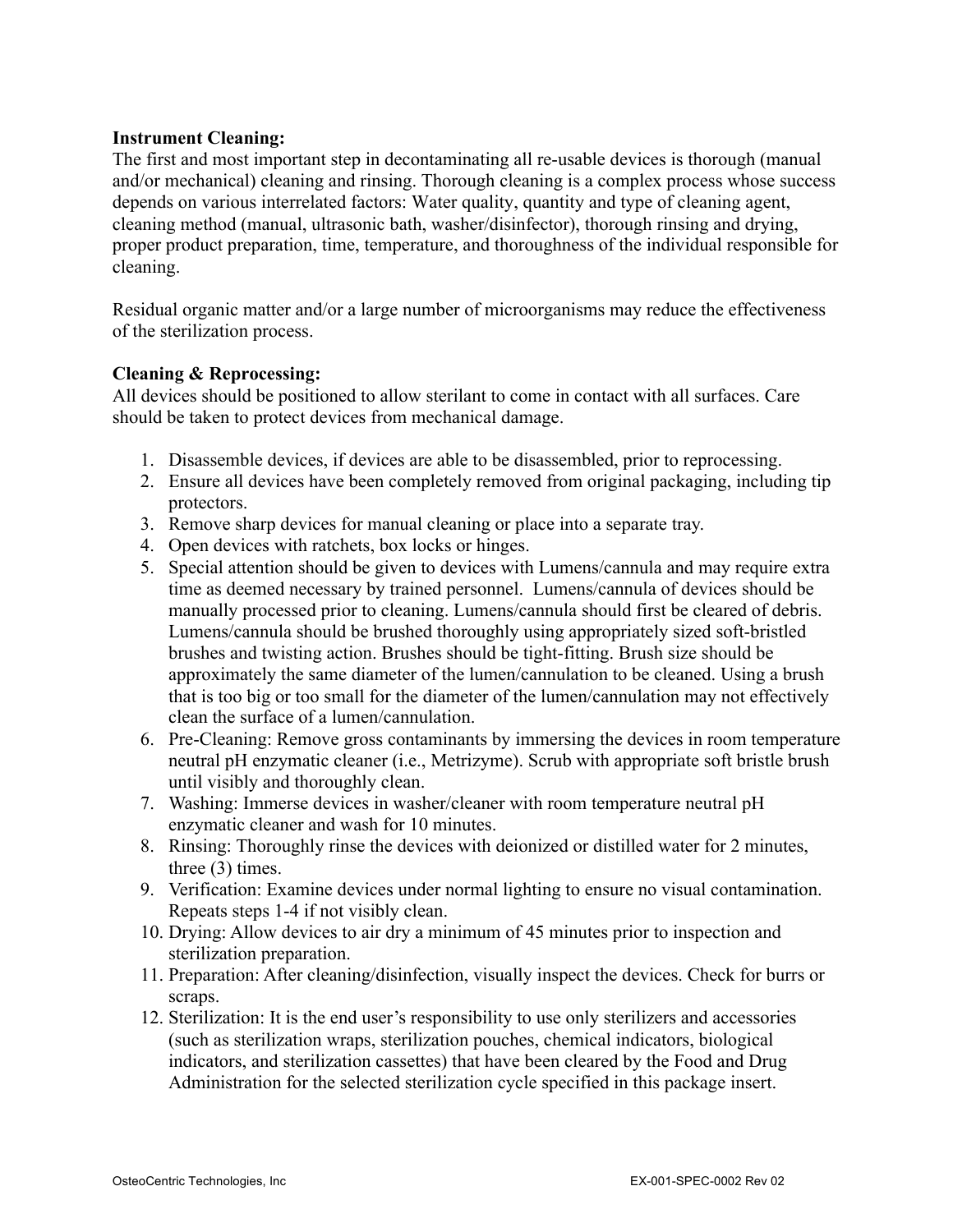## Cleaning instructions have been validated.

Reassembly of instruments can be accomplished by following the disassembly steps in reverse.

It is recommended that devices be reprocessed as soon as is reasonably practical following use.

Visually inspect all reusable devices for signs of wear and tear before each use. Any devices with corrosion, discoloration, or cracked seals should be disposed of properly.

#### **Sterilization:**

Products are supplied non-sterile must be cleaned and steam-sterilized prior to surgical use. Prior to cleaning, remove all original packaging. Prior to steam-sterilization, place the product in an FDA approved wrap or container. The following parameters have been validated to a sterility assurance level (SAL) of  $\leq 10^{-6}$ .

| <b>Method</b>              | Steam           |
|----------------------------|-----------------|
| <b>Cycle Type</b>          | Pre-Vacuum      |
| <b>Minimum Temperature</b> | $132^{\circ}$ C |
| <b>Full Cycle Time</b>     | 4 minutes       |
| <b>Minimum Dry Time</b>    | 30 minutes      |

Other sterilization methods have not been validated and may damage the product resulting in a device malfunction, injury to the patient, or both.

Only use FDA-cleared sterilization wraps or another appropriate FDA-cleared accessory that has been validated to allow sterilant penetration and to subsequently maintain sterility.

The manufacturer and distributor assume no responsibility for cleaning and re-sterilization of reusable instruments performed by the individual or hospital.

#### **Storage:**

Do not store in a damp environment. Keep devices covered until needed. Prior to use, inspect product for signs of damage or contamination. In the operating room and during transport, keep devices separate from contaminated instruments or implants.

#### **Disposal:**

Dispose of implants according to facility protocol.